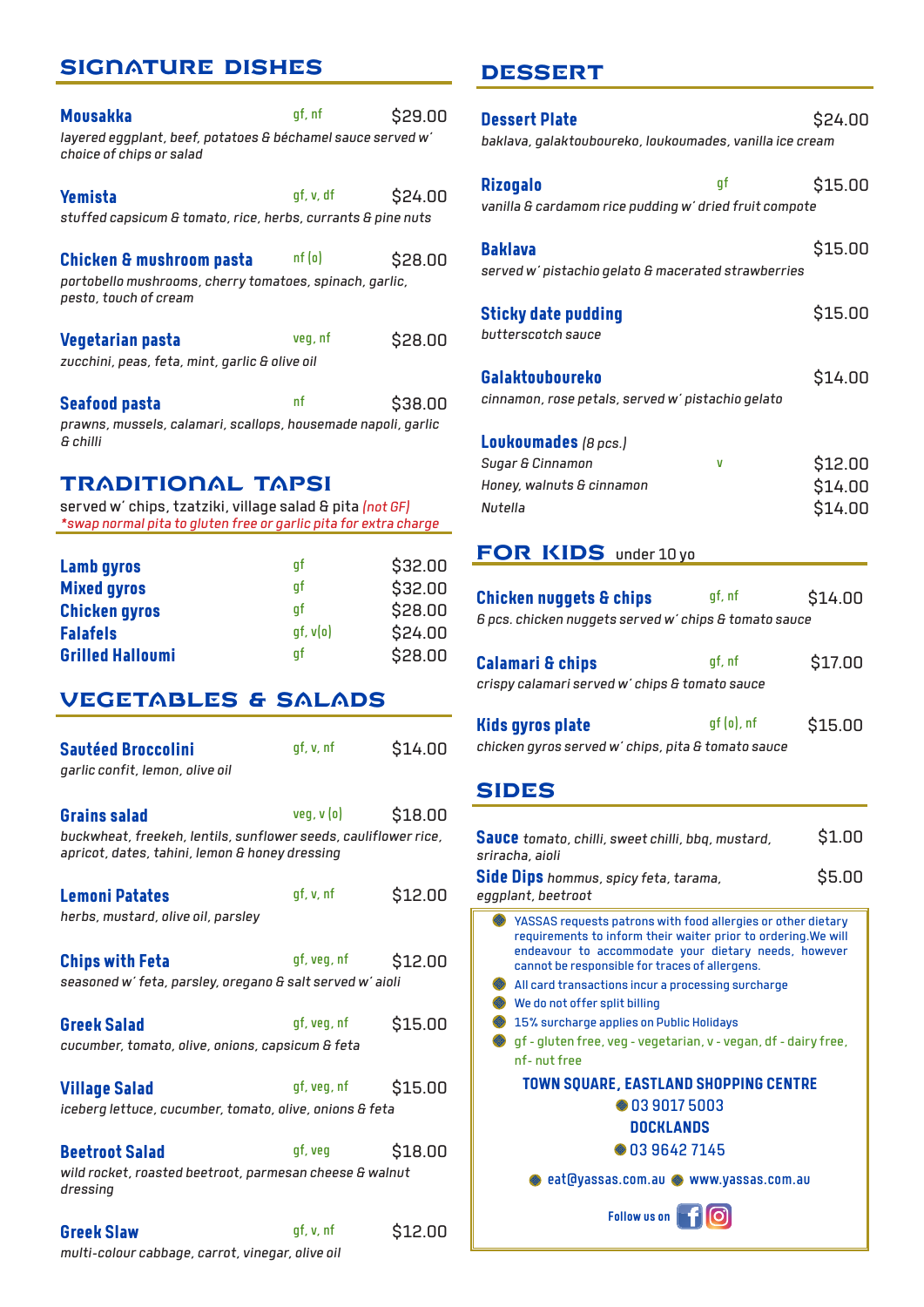

T&C: WE DO NOT OFFER SPLIT BILLING.

 $\blacksquare$  No alterations in any dish during peak/busy periods | 15% surcharge applies on public holidays all type of card payments attract surcharge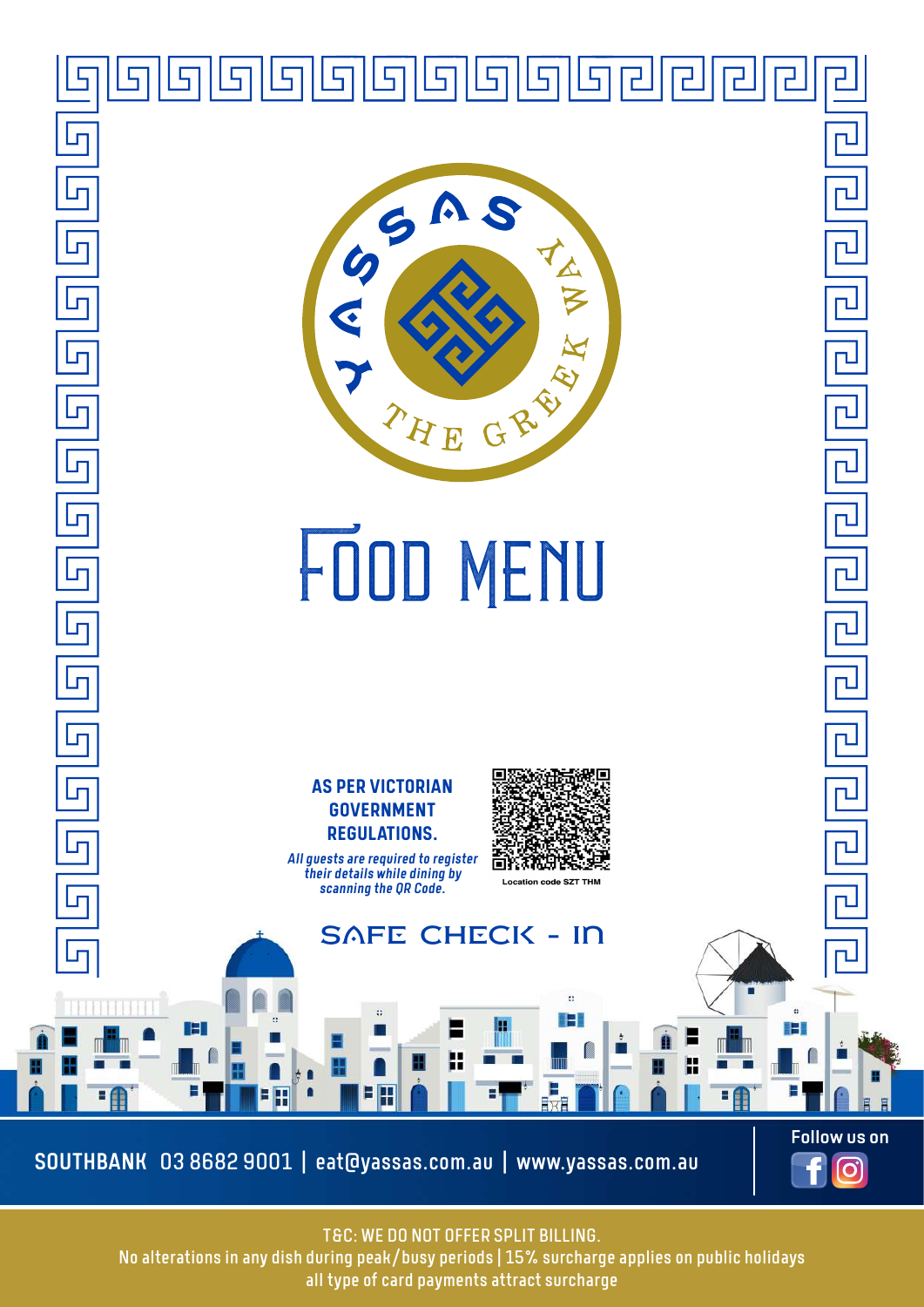# WELCOME TO YASSAS

Serving traditional Greek street food, made with the freshest of produce and the highest quality of locally sourced ingredients. Let us indulge you in the vibrant atmosphere of Greece with the Melbourne edge assuring you our very best YASSAS experience.

## FEED ME PLEASE

**for the table** your top picks (min. for 2 people)

| Aplá Elliniká - Simply Hellenic \$65.00pp |  |
|-------------------------------------------|--|
|-------------------------------------------|--|

*dips & pita saganaki dolmades crispy calamari chicken gyros from the spit bifteki\* pork kalamaki\* lamb cutlets village salad & chips loukoumades*

### YASSAS - Ultimate Feast \$85.00pp

*dips & pita saganaki dolmades lamb gyros from the spit bifteki\* pork kalamaki chargrilled fish crispy calamari chargrilled prawns village salad & chips dessert - chef's selection*

## KIDS Feast (4-10 yo) \$25.00pp

*tzatziki & pita, halloumi chips pick any choice from kids menu loukoumades w' nutella*

## YASSAS EXPRESS LUNCH

**mon-thu 12pm-3pm, not available on PH** for the entire table - no sharing allowed

#### SCAN HERE TO BOOK A TABLE



# PRE-THEATRE MENU

**sun - thu 5pm / 5:30pm** for the entire table - strictly 90mins. seating

### SCAN HERE TO BOOK A **TABLE**



*\*No Beef or No Pork Option available Kids feast only available along with adults feasts We cater for vegetarians and vegans as part of feed me menu*

 YASSAS requests patrons with food allergies or other dietary requirements to inform their waiter prior to ordering.We will endeavour to accommodate your dietary needs, however cannot be responsible for traces of allergens. Please note all card payments will incur a surcharge.